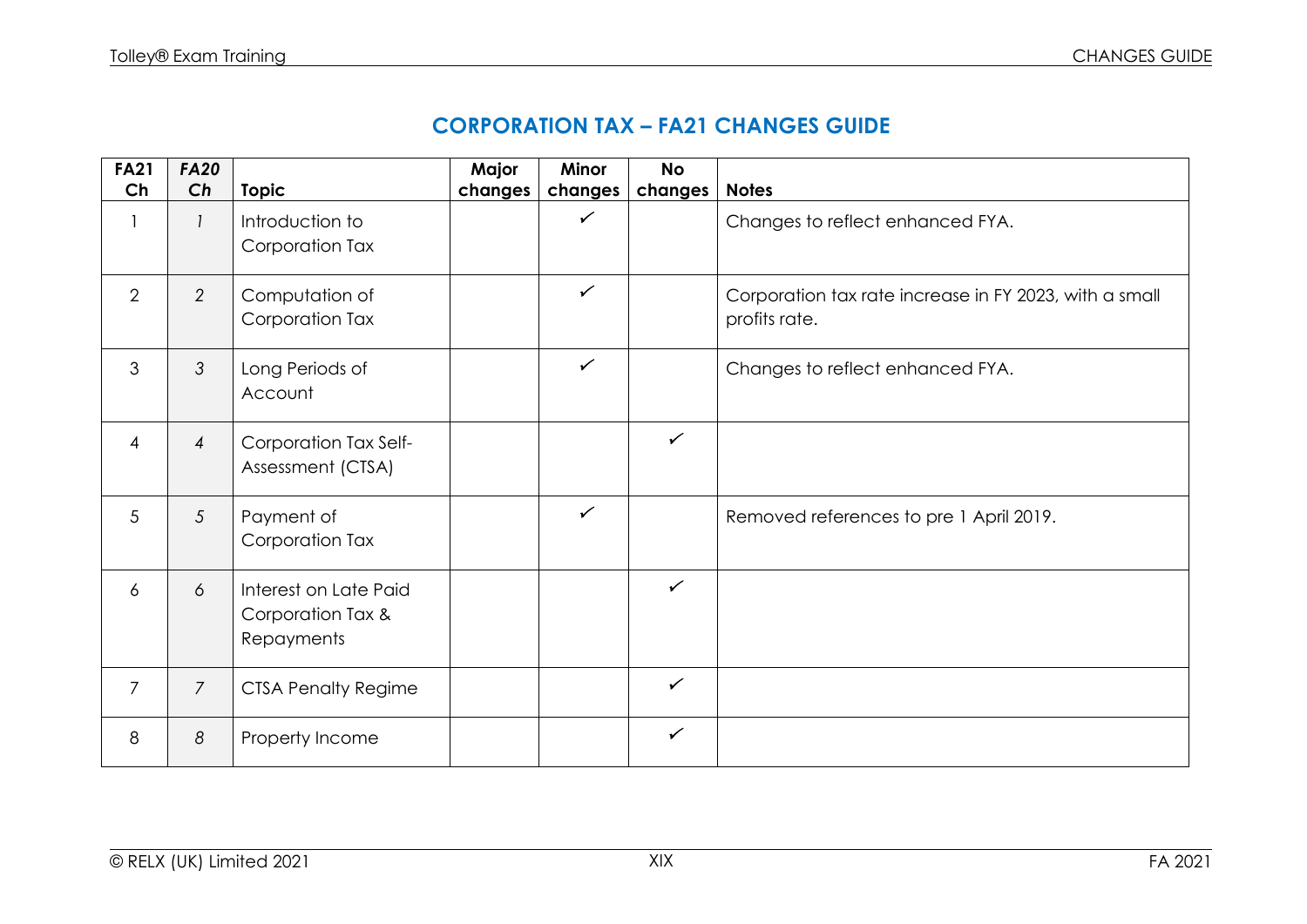| 9               | 9               | Loan Relationships                                  |              | $\checkmark$ |                                                                                                                                                       |
|-----------------|-----------------|-----------------------------------------------------|--------------|--------------|-------------------------------------------------------------------------------------------------------------------------------------------------------|
| 10 <sup>°</sup> | 10 <sup>°</sup> | Loan Relationships -<br><b>Connected Companies</b>  |              | $\checkmark$ |                                                                                                                                                       |
| 11              | 13              | Corporate Capital<br>Gains                          |              | $\checkmark$ |                                                                                                                                                       |
| 12              | n/a             | Corporate Capital<br>Gains - Shares                 |              | $\checkmark$ | New chapter created to bring all the material on<br>capital gains on shares together                                                                  |
| 13              | 14              | Substantial<br>shareholding<br>exemption            |              | $\checkmark$ |                                                                                                                                                       |
| 14              | 15              | Intangible Fixed Assets                             | ✓            |              | Treatment of goodwill simplified with acquisitions<br>between 1 April 2002 and 7 July 2015 removed, to<br>reflect reduced scope of syllabus.          |
| 15              | 16              | Intangible Fixed Assets -<br><b>Related Parties</b> | $\checkmark$ |              | Detail of 1 July 2020 rule changes removed and<br>treatment of goodwill on incorporation simplified as<br>above to reflect reduced scope of syllabus. |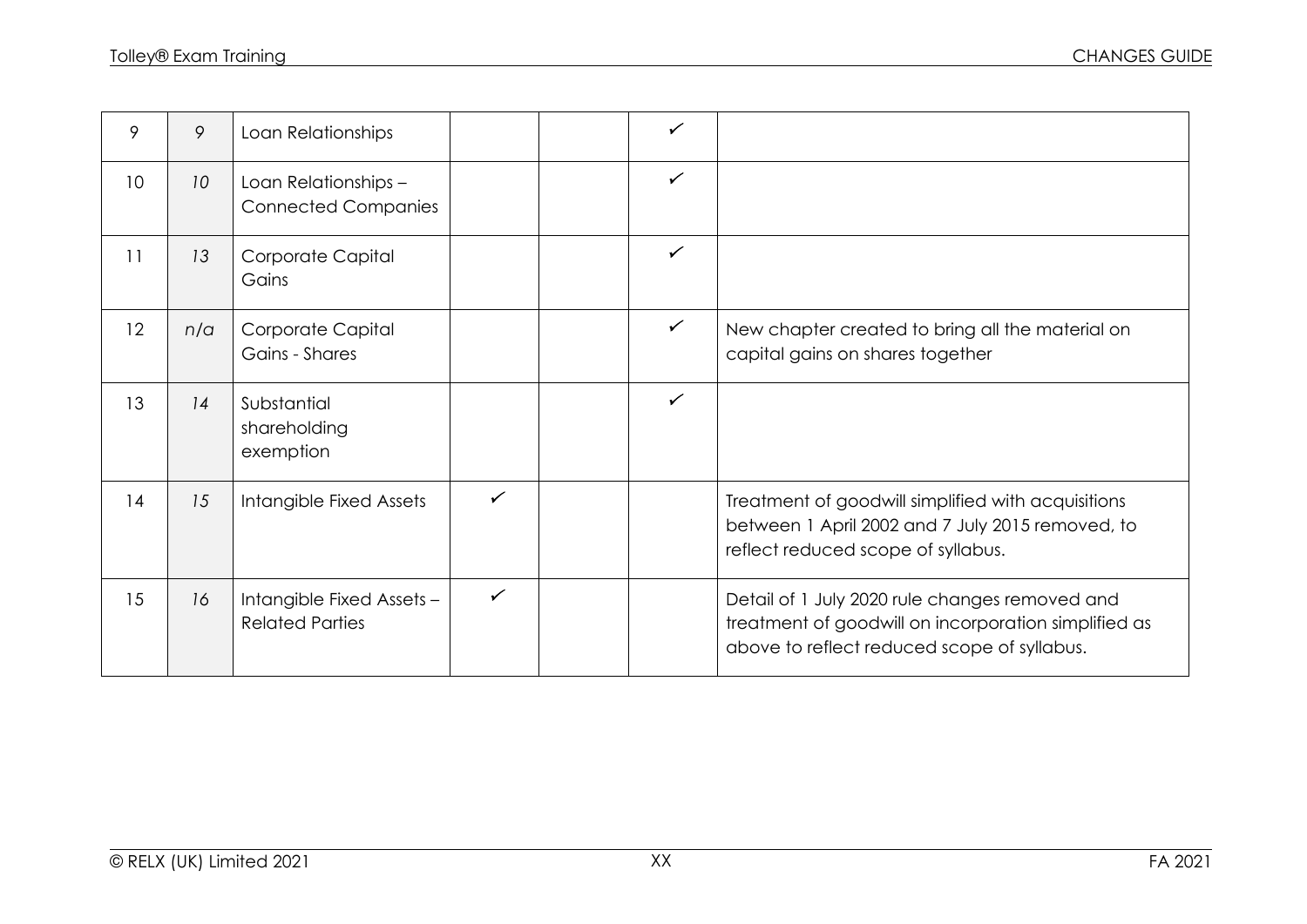| 16 | 17 | Research &<br>Development<br>Expenditure     |              | ✓            |              | New PAYE and NIC cap on SME R&D tax credit.<br>Tax relief for capital expenditure on R&D added to this<br>chapter.<br>Patent Box removed as no longer in P4 syllabus.                                                       |
|----|----|----------------------------------------------|--------------|--------------|--------------|-----------------------------------------------------------------------------------------------------------------------------------------------------------------------------------------------------------------------------|
| 17 | 18 | Companies with<br><b>Investment Business</b> |              |              | ✓            |                                                                                                                                                                                                                             |
| 18 | 11 | <b>Relief for Trading Losses</b>             | $\checkmark$ |              |              | Temporary extended carry back loss relief for<br>accounting periods ending between 1.4.20 and<br>31.3.22. Removal of pre-1 April 2017 losses throughout<br>losses chapters reflecting syllabus changes. Chapter<br>rewrite. |
| 19 | 12 | Relief for Other Losses                      | $\checkmark$ |              |              | Removal of pre-1 April 2017 losses throughout losses<br>chapters reflecting syllabus changes. Chapter rewrite.                                                                                                              |
| 20 | 19 | The Principles of Group<br>Relief            |              | $\checkmark$ |              | Removal of reference to pre-1 April 2017 losses<br>reflecting syllabus change.                                                                                                                                              |
| 21 | 20 | Group Relief - further<br>aspects            |              |              | $\checkmark$ |                                                                                                                                                                                                                             |
| 22 | 21 | Consortium Relief                            |              | $\checkmark$ |              | Removal of reference to pre-1 April 2017 losses<br>reflecting syllabus change.                                                                                                                                              |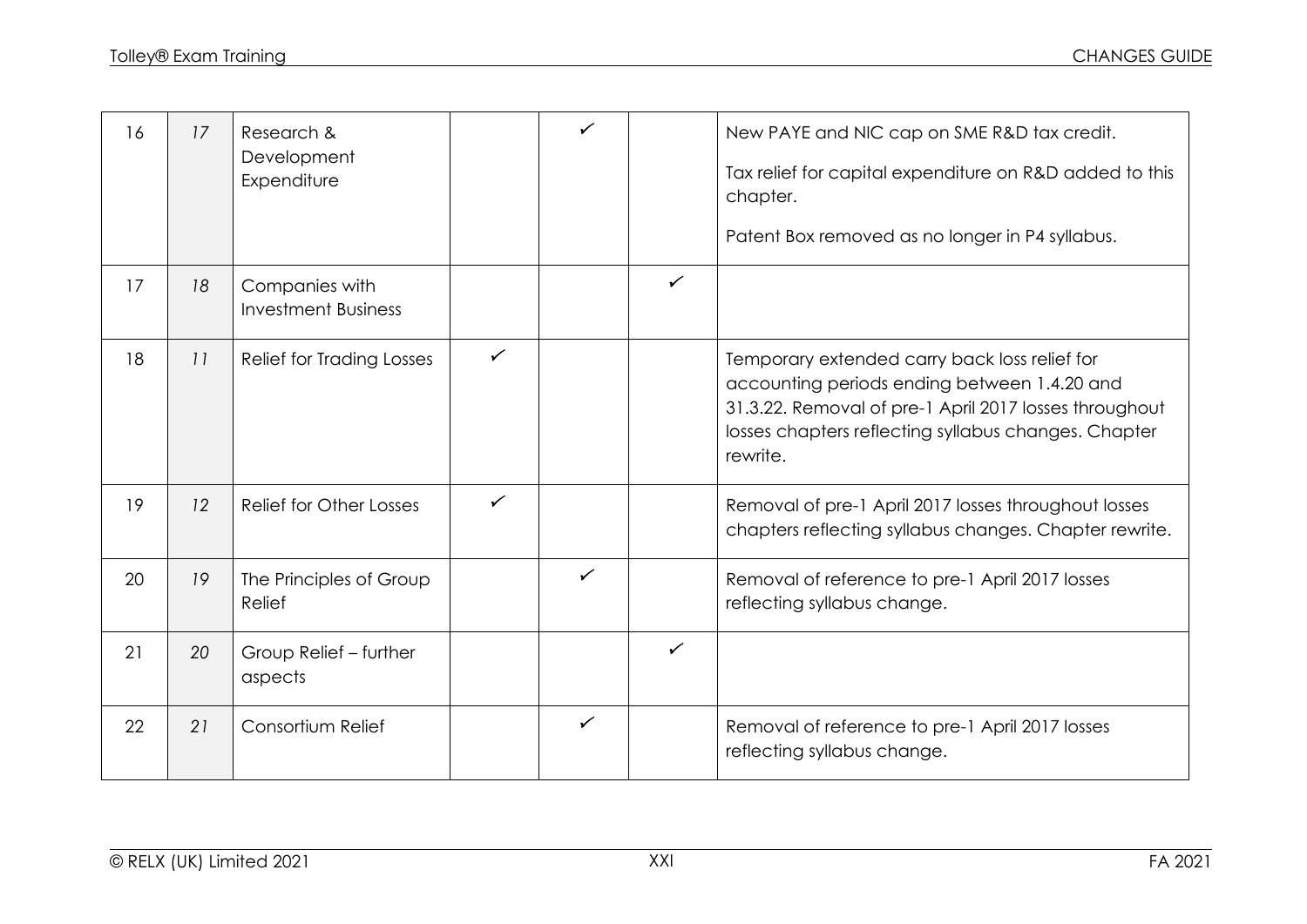| 23 | 23 | Group Administration                                      |              | $\checkmark$ |                                                                                                        |
|----|----|-----------------------------------------------------------|--------------|--------------|--------------------------------------------------------------------------------------------------------|
| 24 | 24 | <b>Group Capital Gains</b>                                |              | $\checkmark$ |                                                                                                        |
| 25 | 25 | Group Gains - further<br>aspects                          |              | $\checkmark$ |                                                                                                        |
| 26 | 26 | Change in Ownership<br>of a Company                       |              | $\checkmark$ |                                                                                                        |
| 27 | 27 | Transfer of Trade                                         | $\checkmark$ |              | Treatment of goodwill on transfer between connected<br>companies changed to reflect scope of syllabus. |
| 28 | 28 | Sale of Shares                                            |              | $\checkmark$ |                                                                                                        |
| 29 | 29 | <b>Close Company</b><br>Definition                        |              | $\checkmark$ |                                                                                                        |
| 30 | 30 | <b>Close Company</b><br><b>Implications</b>               |              | $\checkmark$ |                                                                                                        |
| 31 | 31 | <b>Close Company</b><br>Implications - further<br>aspects |              | $\checkmark$ |                                                                                                        |
| 32 | 32 | Accounting for Income<br>Tax                              | $\checkmark$ |              | Payments to an EU associate company can no longer<br>be paid gross from 1 June 2021.                   |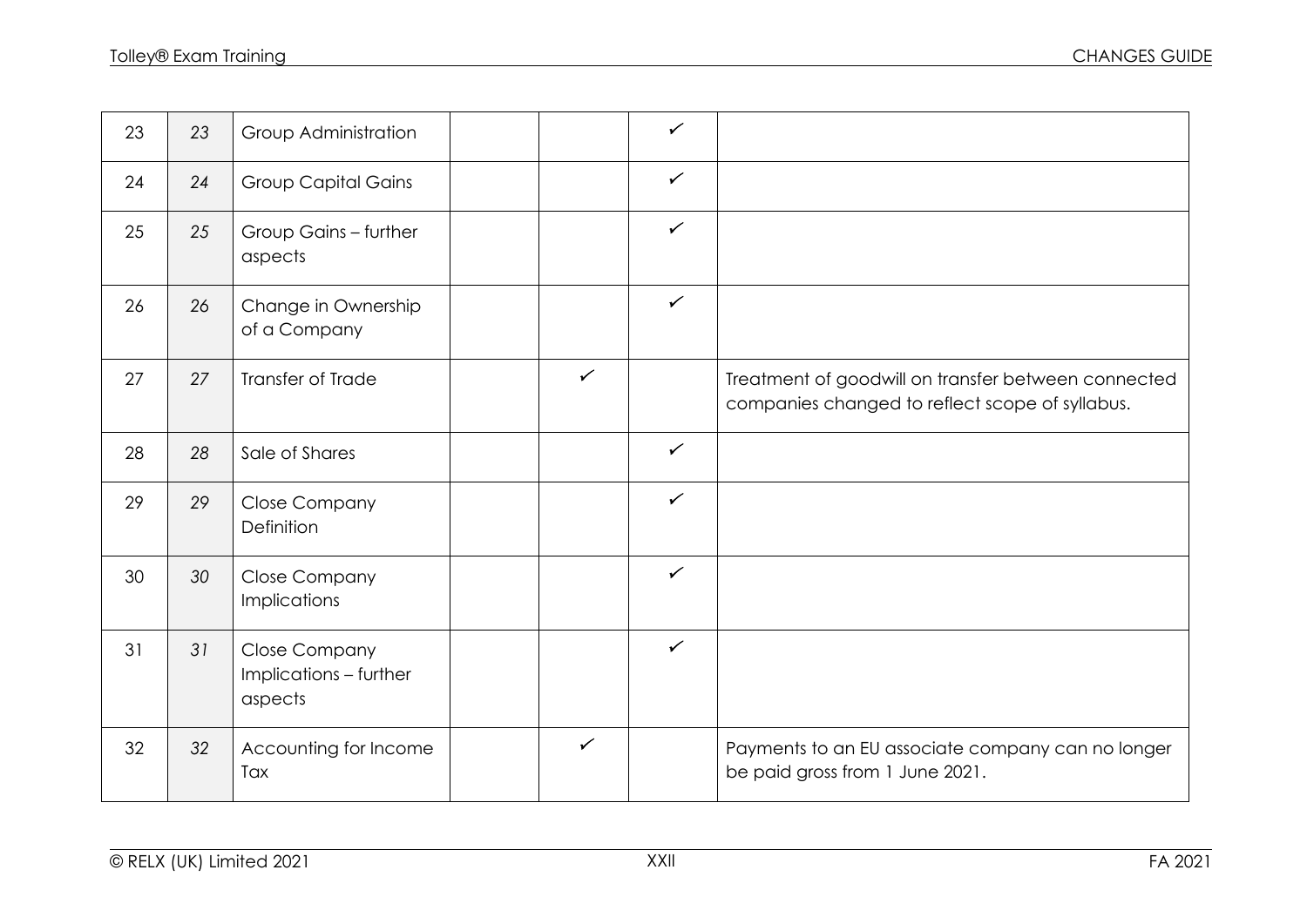| 33 | 33 | Overseas Matters for<br>Companies |  |                                                                                                    |
|----|----|-----------------------------------|--|----------------------------------------------------------------------------------------------------|
| 34 | 34 | <b>Transfer Pricing</b>           |  |                                                                                                    |
| 35 | 35 | Purchase of Own Shares            |  | Expanded details of condition for capital treatment<br>when discharging inheritance tax liability. |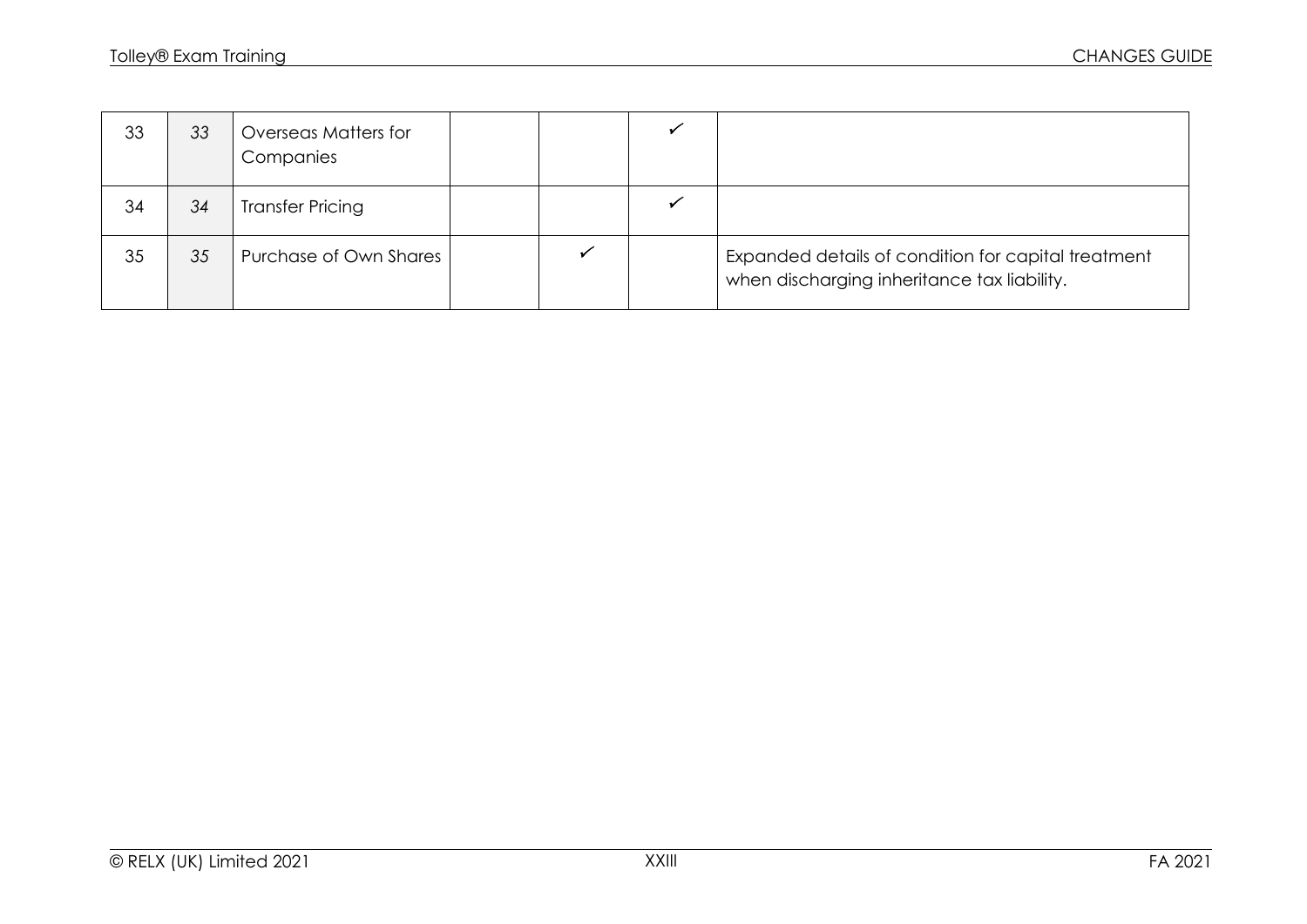| <b>FA21</b><br>Ch | <b>FA20</b><br>Ch | <b>Topic</b>                                                      | Major<br>changes | Minor<br>changes | <b>No</b><br>changes | <b>Notes</b>                                                                             |
|-------------------|-------------------|-------------------------------------------------------------------|------------------|------------------|----------------------|------------------------------------------------------------------------------------------|
| 1                 | $\mathbf{I}$      | Incorporation                                                     |                  |                  | $\checkmark$         |                                                                                          |
| 2                 | $\overline{2}$    | <b>Limited Liability</b><br>Partnerships                          |                  |                  | $\checkmark$         |                                                                                          |
| 3                 | 3                 | <b>Mixed Partnerships</b>                                         |                  |                  | $\checkmark$         |                                                                                          |
| $\overline{4}$    | $\overline{4}$    | Termination payments                                              |                  |                  | $\checkmark$         |                                                                                          |
| 5                 | 5                 | Employed or self-<br>employed?                                    |                  |                  | $\checkmark$         |                                                                                          |
| 6                 | 6                 | Off-Payroll Working<br>(previously Personal<br>Service Companies) | $\checkmark$     |                  |                      | Re-written and updated to take account of the<br>changes to the rules from 6 April 2021. |
| $\overline{7}$    | $\overline{7}$    | Connected persons                                                 |                  |                  | $\checkmark$         |                                                                                          |
| 8                 | 8                 | Takeovers                                                         |                  |                  | $\checkmark$         |                                                                                          |
| 9                 | 9                 | Gilts & QCBs                                                      |                  |                  | $\checkmark$         |                                                                                          |
| 10                | 10                | <b>Bad Debt Relief</b>                                            |                  |                  | $\checkmark$         |                                                                                          |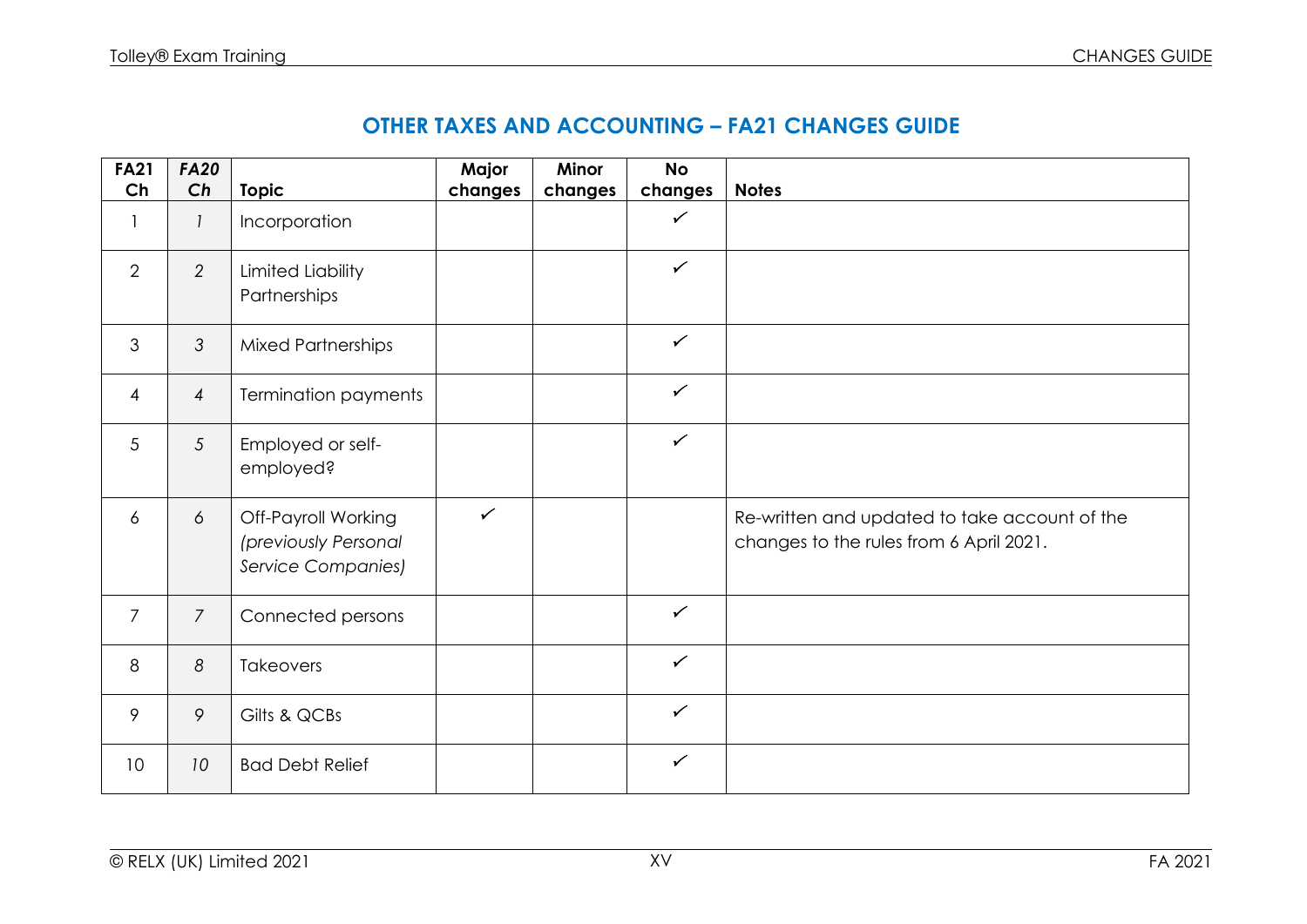| 11 | 11 | The Annual and Cash<br><b>Accounting Schemes</b>                 |  |  |
|----|----|------------------------------------------------------------------|--|--|
| 12 | 12 | The Flat-Rate Scheme                                             |  |  |
| 13 | 13 | <b>Further Fixed Assets</b>                                      |  |  |
| 14 | 14 | Company Financial<br>Statements and<br><b>Associated Matters</b> |  |  |
| 15 | 15 | Tax in Company<br><b>Financial Statements</b>                    |  |  |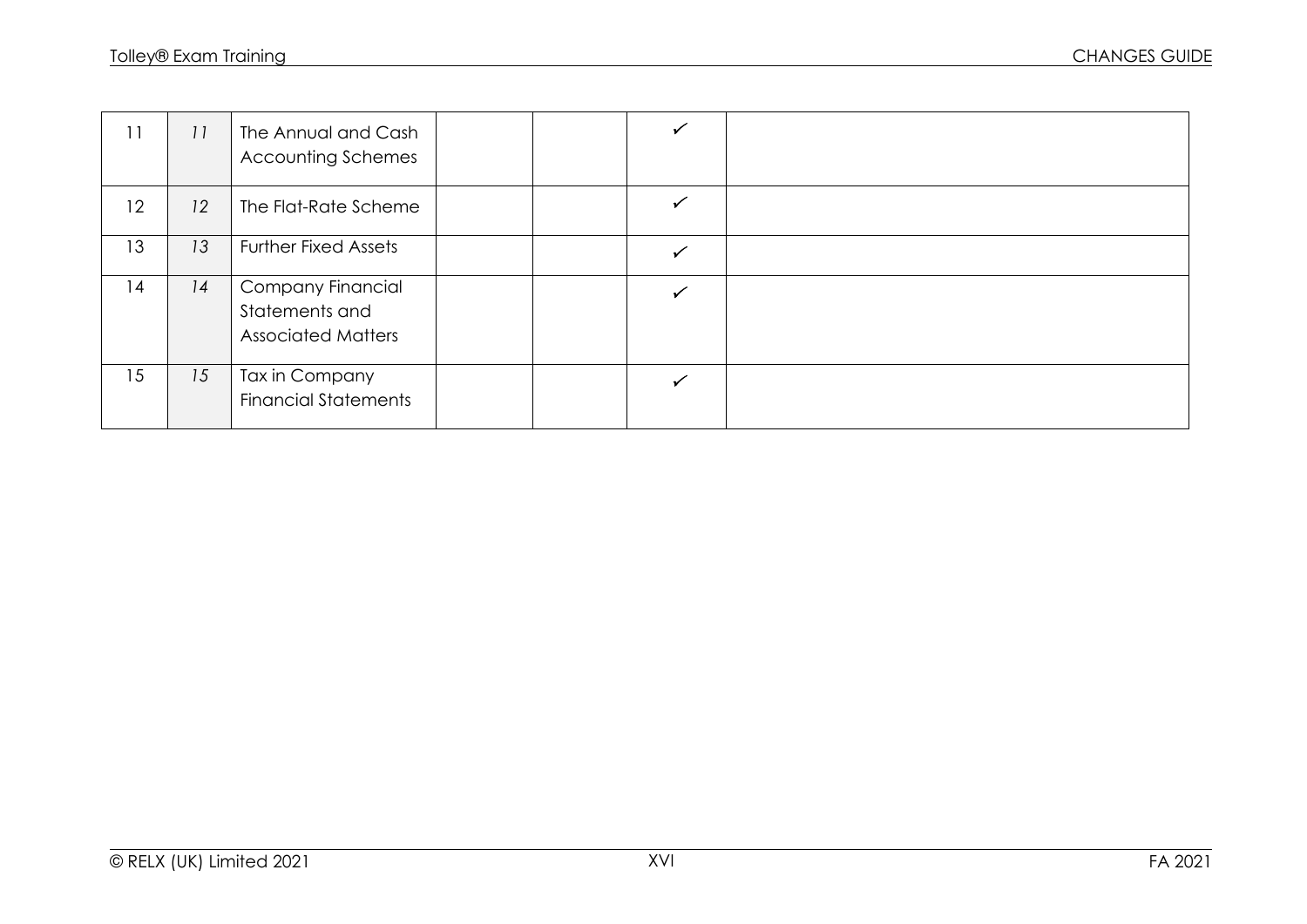| <b>FA21</b>     | <b>FA20</b>     |                                                   | Major   | Minor        | <b>No</b>    |                                                                            |
|-----------------|-----------------|---------------------------------------------------|---------|--------------|--------------|----------------------------------------------------------------------------|
| Ch              | Ch              | <b>Topic</b>                                      | changes | changes      | changes      | <b>Notes</b>                                                               |
|                 | 1               | Introduction to<br><b>Business Entities</b>       |         |              | $\checkmark$ |                                                                            |
| $\overline{2}$  | $\overline{2}$  | The Basics of<br>Calculating Income<br>Tax        |         |              | $\checkmark$ |                                                                            |
| 3               | $\mathfrak{Z}$  | The Basics of<br>Accounting                       |         |              | $\checkmark$ |                                                                            |
| $\overline{4}$  | $\overline{4}$  | Adjustment of profit -<br>General principles      |         |              | $\checkmark$ |                                                                            |
| $5\phantom{.0}$ | $5\overline{)}$ | Common Adjustments                                |         |              | $\checkmark$ |                                                                            |
| 6               | 6               | <b>Current Year Basis</b>                         |         |              | $\checkmark$ |                                                                            |
| $\overline{7}$  | $\overline{7}$  | <b>Capital Allowances -</b><br>Definitions        |         |              | $\checkmark$ |                                                                            |
| 8               | 8               | Capital Allowances -<br><b>Basic Computations</b> |         | $\checkmark$ |              | Added a section on the capital gains implications of<br>plant & machinery. |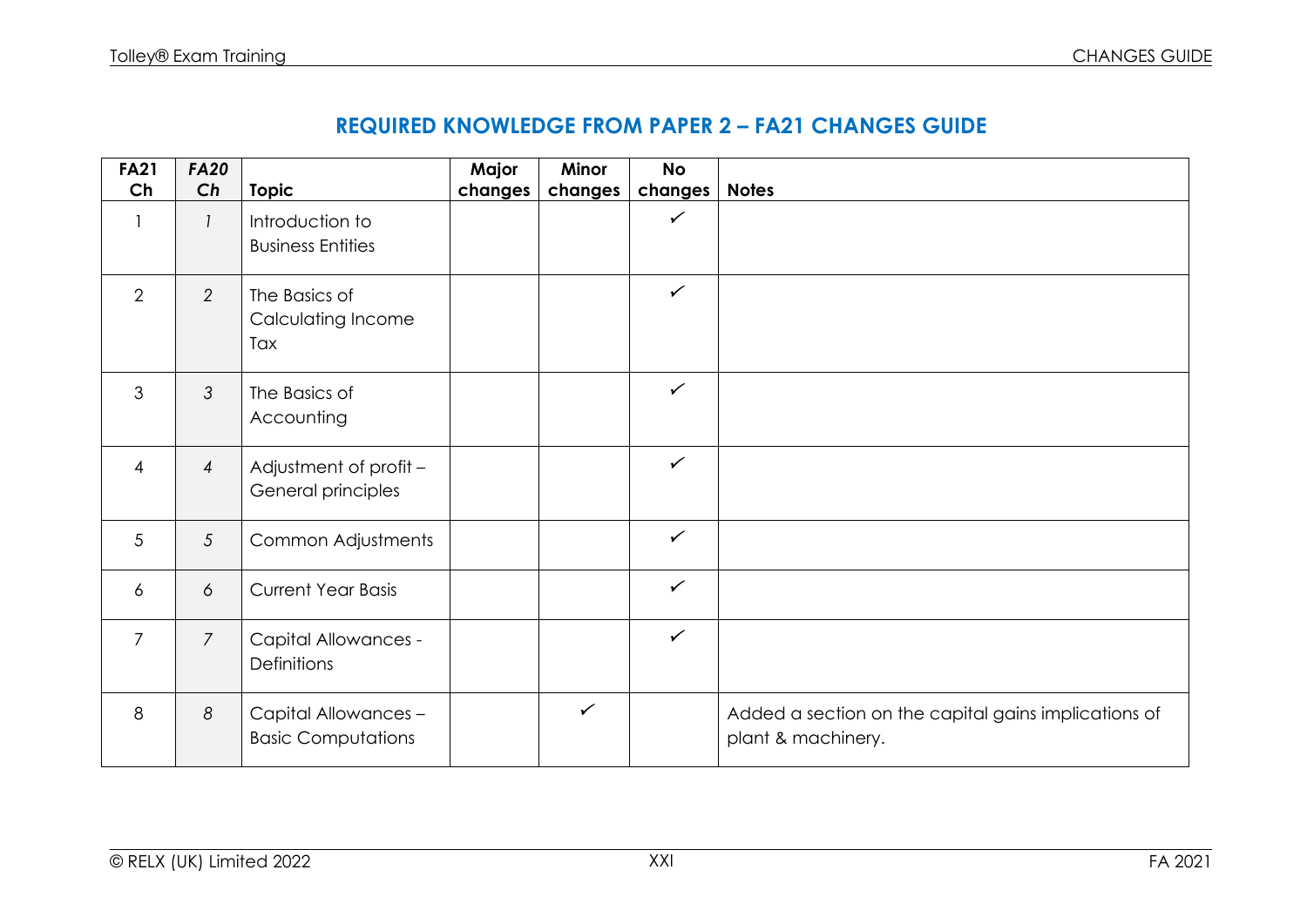| 9  | 9   | Capital Allowances -<br>First Year Allowances &<br>the Annual Investment<br>Allowance |              | $\checkmark$ |              | AIA limit remains £1 million until 31 December 2021. It is<br>£200,000 from 1 January 2022.                            |
|----|-----|---------------------------------------------------------------------------------------|--------------|--------------|--------------|------------------------------------------------------------------------------------------------------------------------|
| 10 | 10  | Capital Allowances -<br>Special Rate Pool                                             |              |              | $\checkmark$ |                                                                                                                        |
| 11 | 11  | Capital Allowances -<br>Cars & Other Aspects                                          |              | $\checkmark$ |              | Section on Structures and Buildings Allowances moved<br>to new separate chapter.                                       |
| 12 | n/a | Structures and<br><b>Buildings Allowance</b>                                          | $\checkmark$ |              |              | New chapter, content moved from earlier chapter.                                                                       |
| 13 | 12  | Sole Traders & Self<br>Assessment                                                     |              |              | $\checkmark$ |                                                                                                                        |
| 14 | 13  | Sole Traders - Payment<br>Dates & Penalties                                           |              |              | $\checkmark$ |                                                                                                                        |
| 15 | 14  | <b>Trading Losses for Sole</b><br><b>Traders</b>                                      |              | $\checkmark$ |              | Temporary extension of carry back of trade losses to<br>three years is available for losses in 2020/21 and<br>2021/22. |
| 16 | 15  | Introduction to<br>Partnerships                                                       |              |              | $\checkmark$ |                                                                                                                        |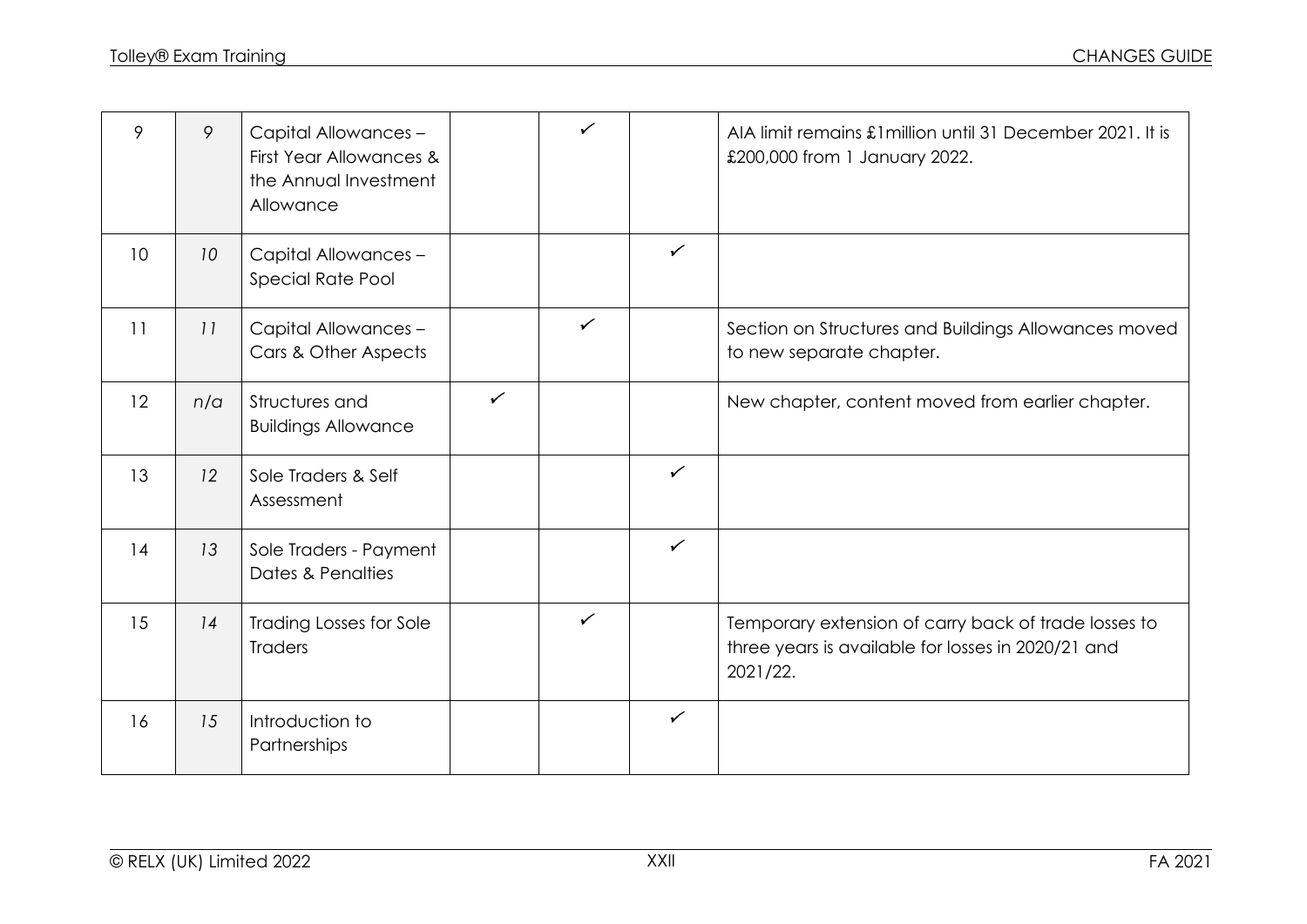| 17 | 16 | Partnership Changes                                        |              | $\checkmark$ |                                                                                     |
|----|----|------------------------------------------------------------|--------------|--------------|-------------------------------------------------------------------------------------|
| 18 | 17 | Partnership Losses                                         | $\checkmark$ |              | Temporary extension of carry back of trade losses<br>applies to partnership losses. |
| 19 | 18 | Classes 2 & 4 National<br>Insurance<br>Contributions       | $\checkmark$ |              | Updated for changes to thresholds.                                                  |
| 20 | 19 | Introduction to the UK<br>tax system                       |              | $\checkmark$ |                                                                                     |
| 21 | 20 | Calculating the<br>income tax liability                    |              | $\checkmark$ |                                                                                     |
| 22 | 21 | The taxation of interest                                   |              | $\checkmark$ |                                                                                     |
| 23 | 22 | The taxation of<br>dividend income                         |              | $\checkmark$ |                                                                                     |
| 24 | 23 | Class 1 & Class 1 A<br>National Insurance<br>Contributions |              | $\checkmark$ |                                                                                     |
| 25 | 24 | Introduction to capital<br>gains tax                       |              | $\checkmark$ |                                                                                     |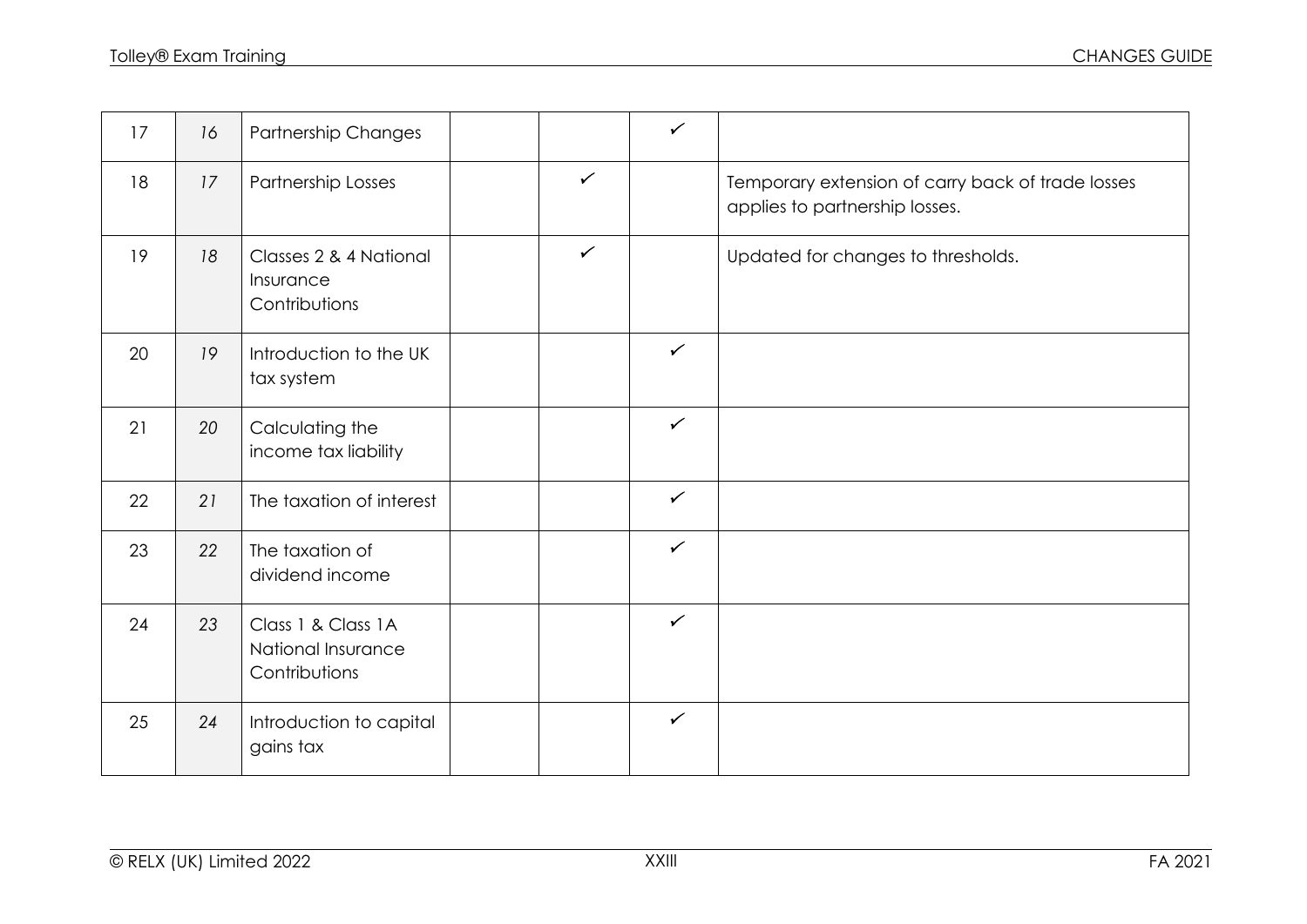| 26 | 25              | Calculation of capital<br>gains                                   |              | $\checkmark$ |                                                                                                                             |
|----|-----------------|-------------------------------------------------------------------|--------------|--------------|-----------------------------------------------------------------------------------------------------------------------------|
| 27 | 26              | Relief for capital losses                                         |              | $\checkmark$ |                                                                                                                             |
| 28 | 27              | Chattels                                                          |              | $\checkmark$ |                                                                                                                             |
| 29 | 28              | <b>Business asset disposal</b><br>relief and investors'<br>relief | $\checkmark$ |              | A new section on investors' relief is included this year<br>because for FA2021 this relief is examinable in ATT<br>Paper 2. |
| 30 | 29              | Rollover relief                                                   |              | $\checkmark$ |                                                                                                                             |
| 31 | 30              | Rollover relief &<br>depreciating assets                          |              | $\checkmark$ |                                                                                                                             |
| 32 | 31              | Rollover relief - further<br>aspects                              |              | $\checkmark$ |                                                                                                                             |
| 33 | 32 <sup>°</sup> | Gift relief                                                       |              | $\checkmark$ |                                                                                                                             |
| 34 | 33              | Gift relief - restrictions                                        |              | $\checkmark$ |                                                                                                                             |
| 35 | 34              | EIS and SEIS<br>reinvestment relief                               |              | $\checkmark$ |                                                                                                                             |